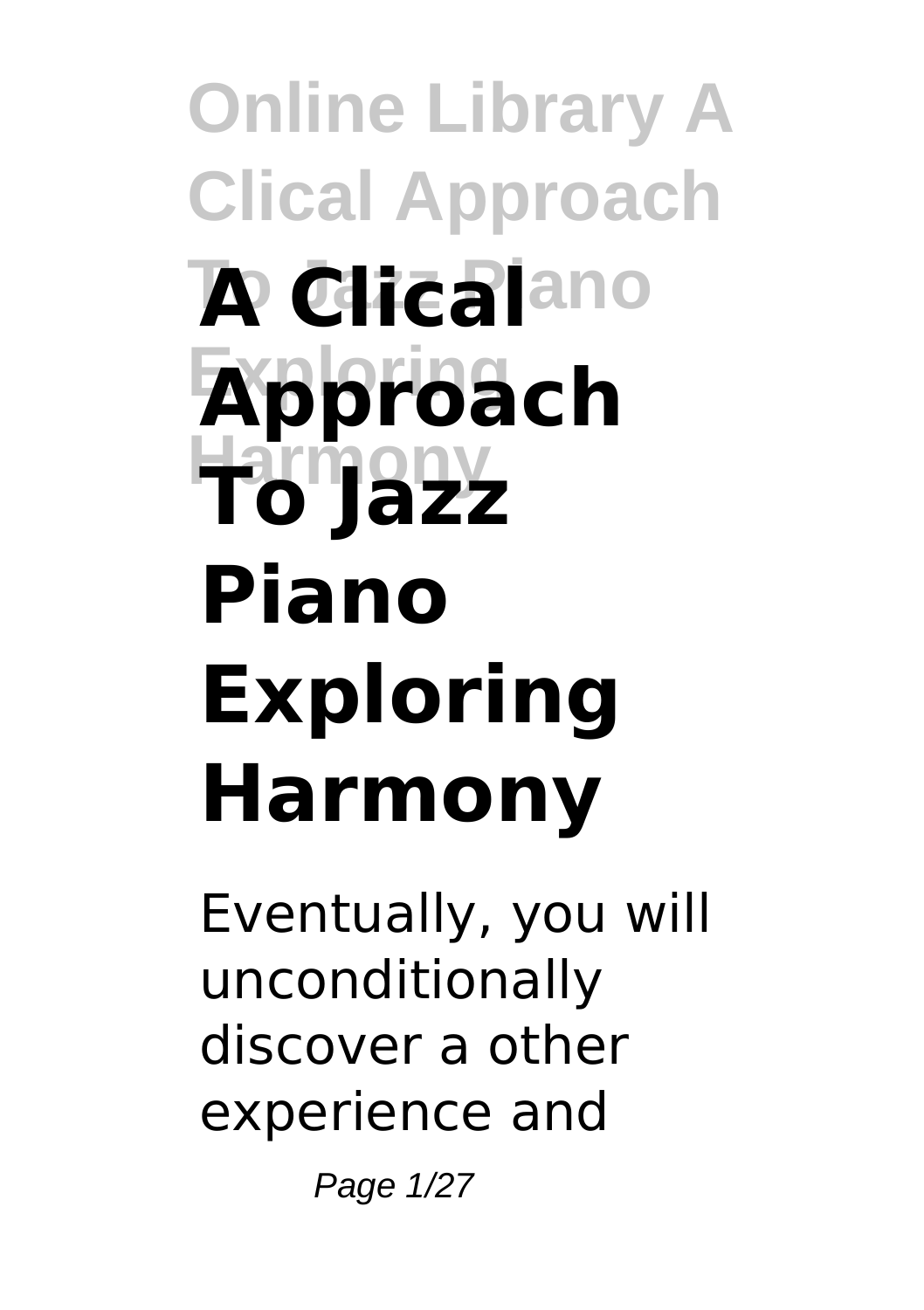**Online Library A Clical Approach** achievement by spending more when? get you cash. nevertheless admit that you require to acquire those all needs taking into account having significantly cash? Why don't you attempt to acquire something basic in the beginning? That's Page 2/27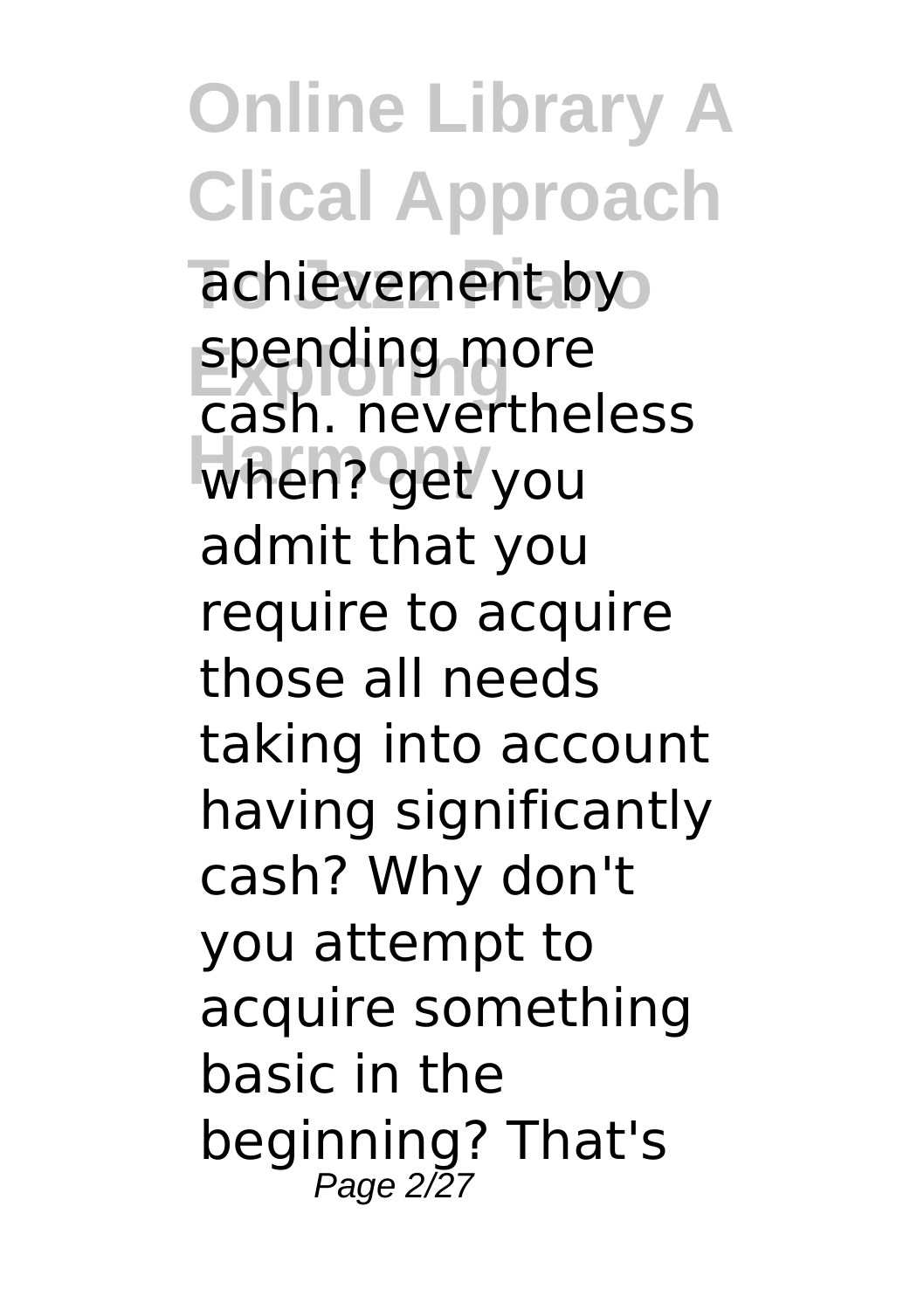**Online Library A Clical Approach** something that will lead you to more on the comprehend even subject of the globe, experience, some places, afterward history, amusement, and a lot more?

It is your totally own epoch to put on an act reviewing Page 3/27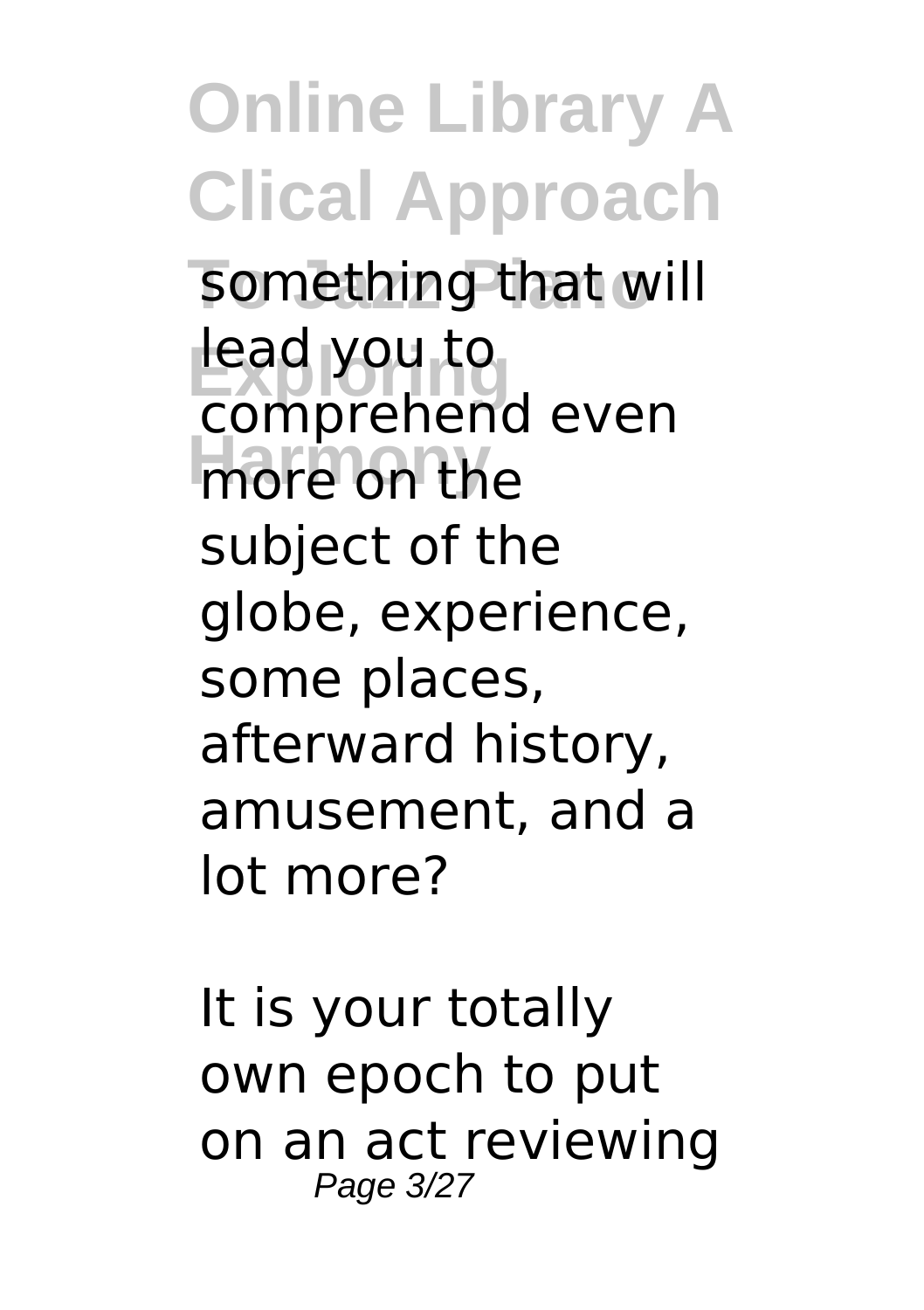**Online Library A Clical Approach To Jazz Piano** habit. along with guides you could **Harmony clical approach** enjoy now is **a to jazz piano exploring harmony** below.

A Clical Approach To Jazz Those who have been longing for the return of Page 4/27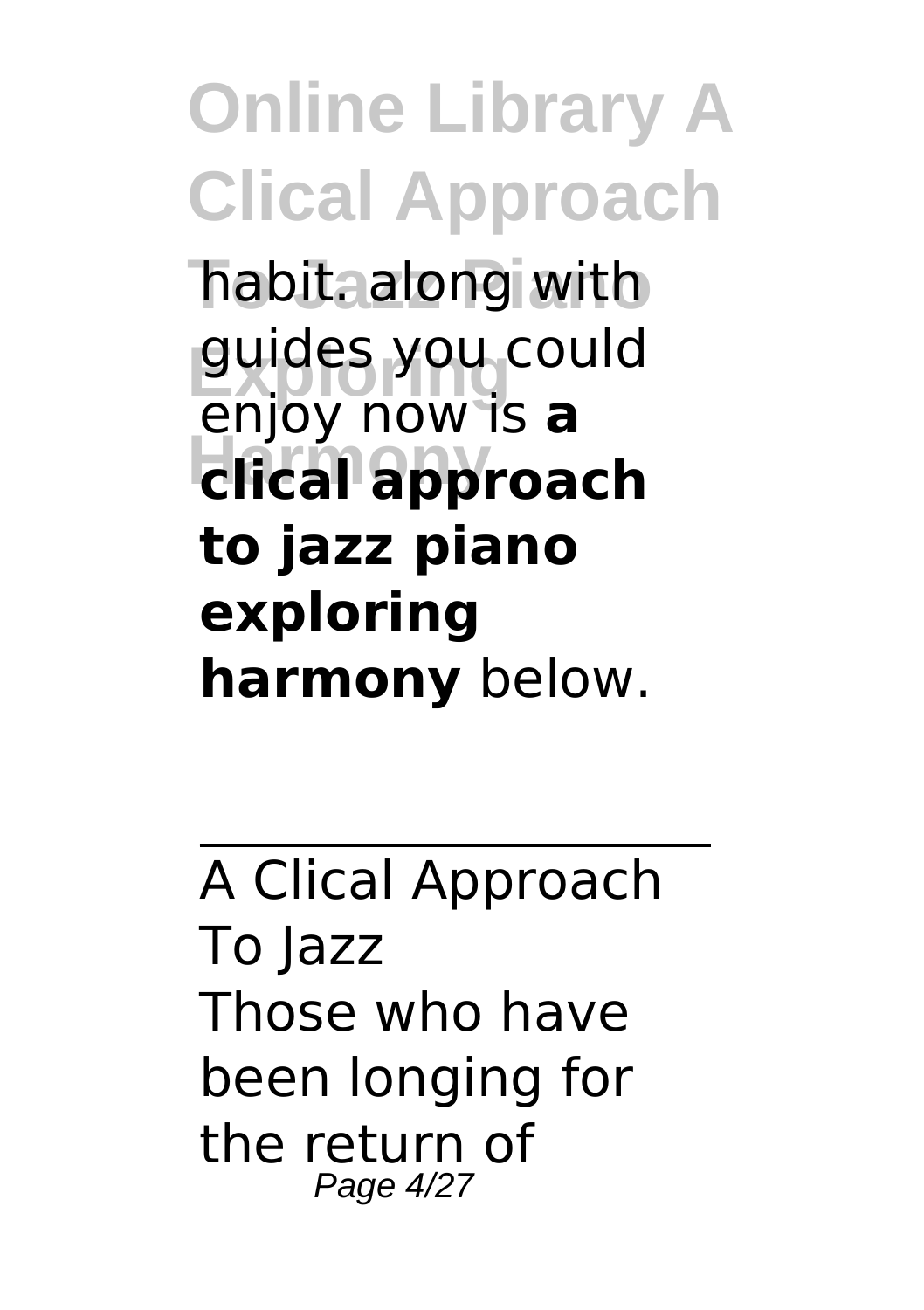**Online Library A Clical Approach** merger Mondays may not have to **Harmony** longer. That's wait that much according to Jefferies analysts, who see the current drawdown in biotech stocks the XBI is ...

After monthslong lull, Big Pharma Page 5/27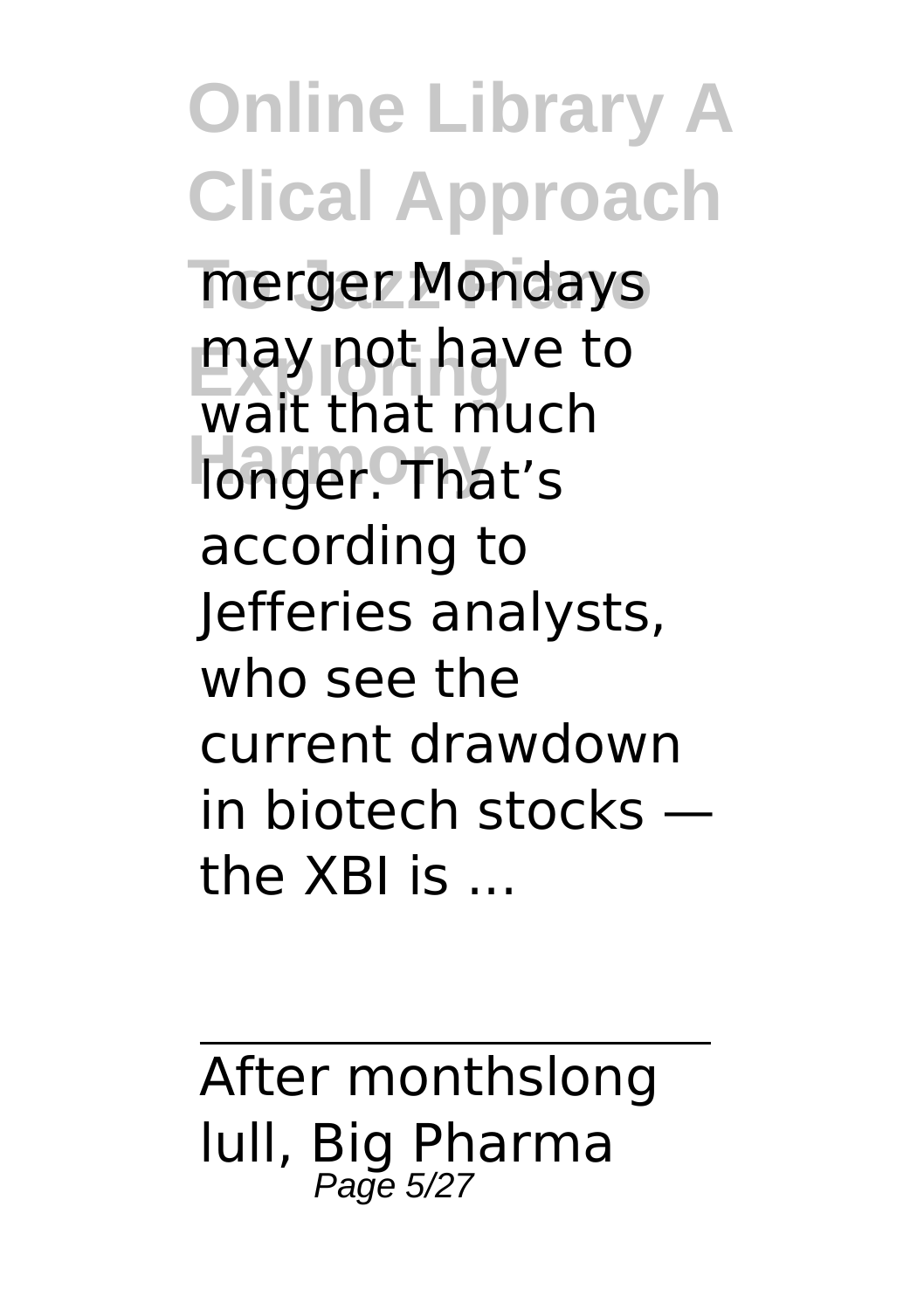**Online Library A Clical Approach** should be ready to **pounce on M&A as Harmony** analysts market settles — The FDA approved 29 novel drugs in the first half of 2021, putting the pace slightly ahead of last year when 53 received green lights. But one controversial approval, for Page 6/27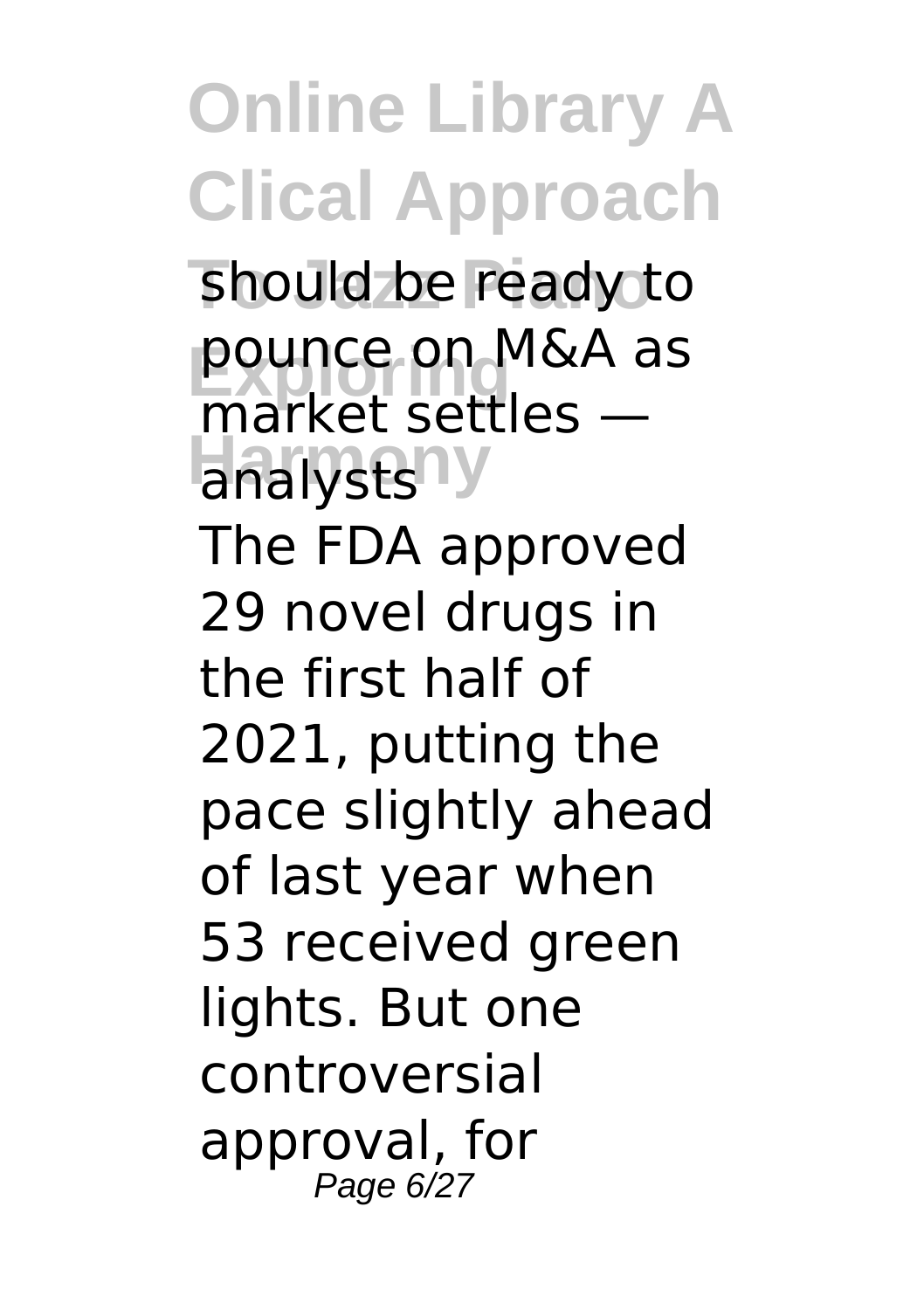**Online Library A Clical Approach** Biogen's Piano **Exploring** Alzheimer's **Harmony** disease ...

Innovation on hold during the pandemic? FDA says no with 29 approvals in first half of 2021 Raber is a music therapist, clinical mental health Page 7/27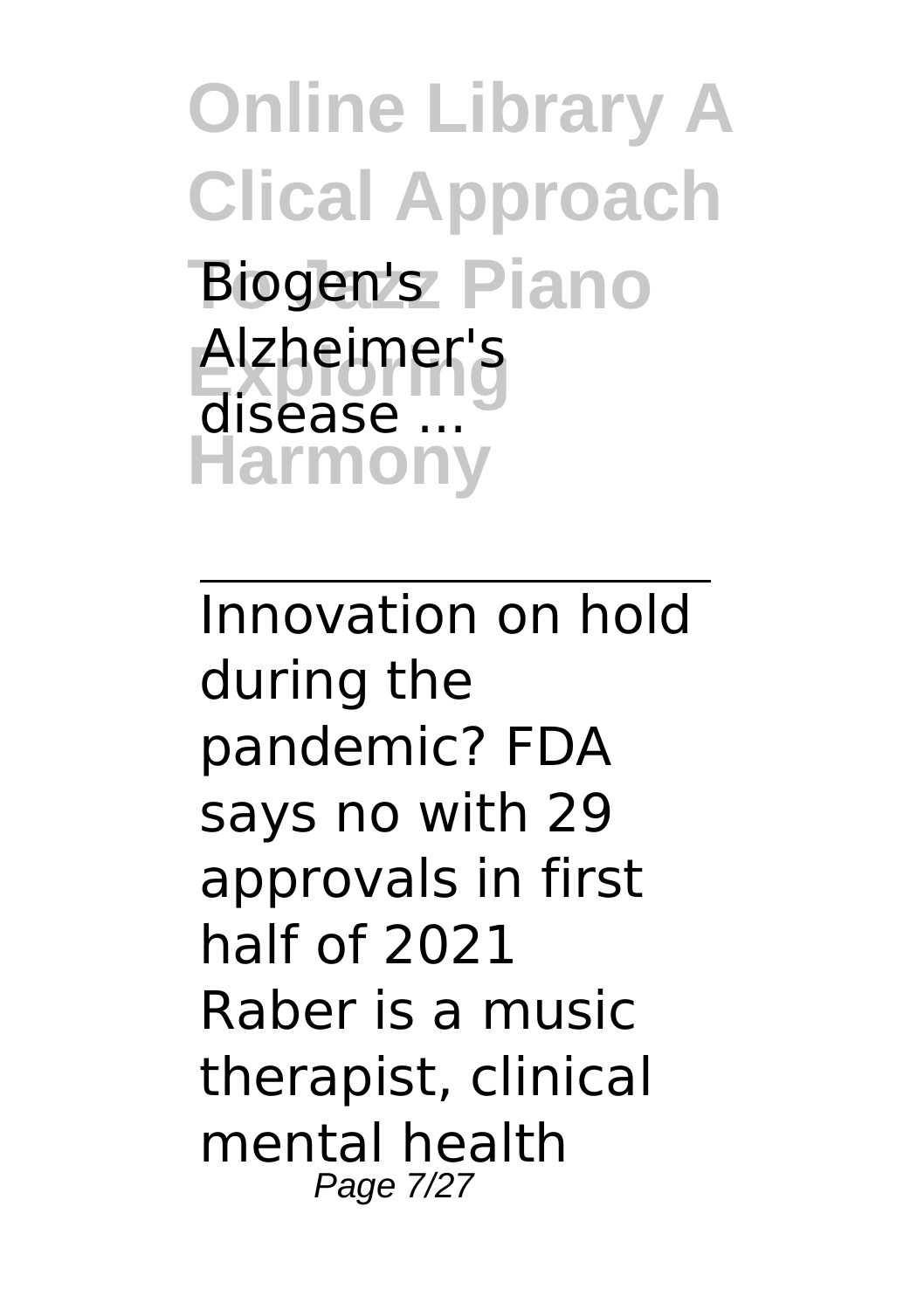**Online Library A Clical Approach** counselor and<sub>no</sub> **Exploring** healing practitioner **Harmony** based in Boston. certified sound Raber's expressive, voice-based music therapy approach combines theories

Raber joins the Healing Garden as a clinical care Page 8/27

...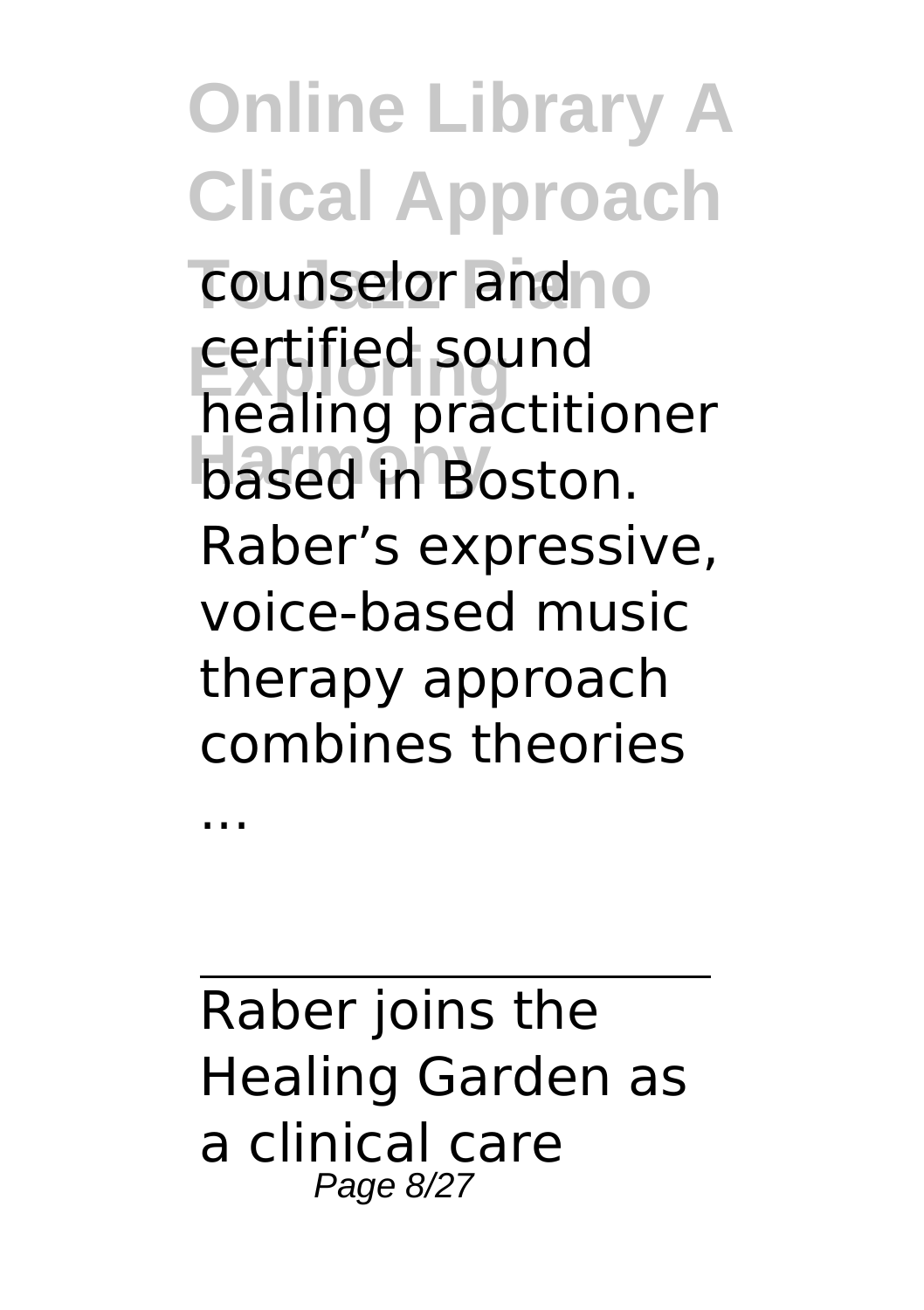**Online Library A Clical Approach** specialist, music **Exploring** A human factors **Harmony** development therapist approach, Jazz Pharmaceuticals • Technology and design considerations in developing easytoadopt user centric digital health products, **SureMed** Page 9/27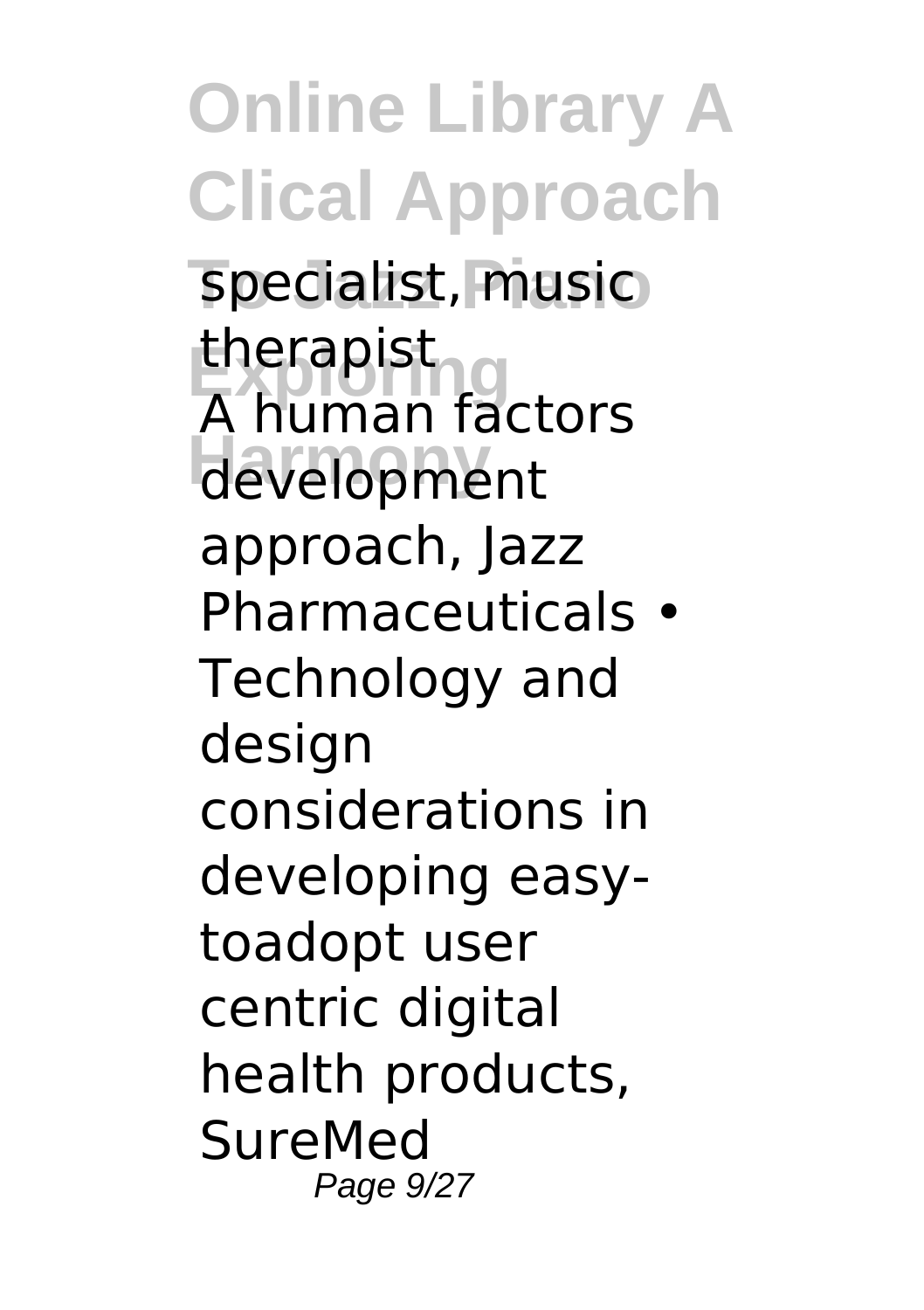**Online Library A Clical Approach To Jazz Piano** Technologies ... **Exploring**

**Engage with** Leading Experts on Wearable Devices for Remote Diagnostics and Patient Monitoring An activist group's efforts to gain control of Phoenixus -- the parent company to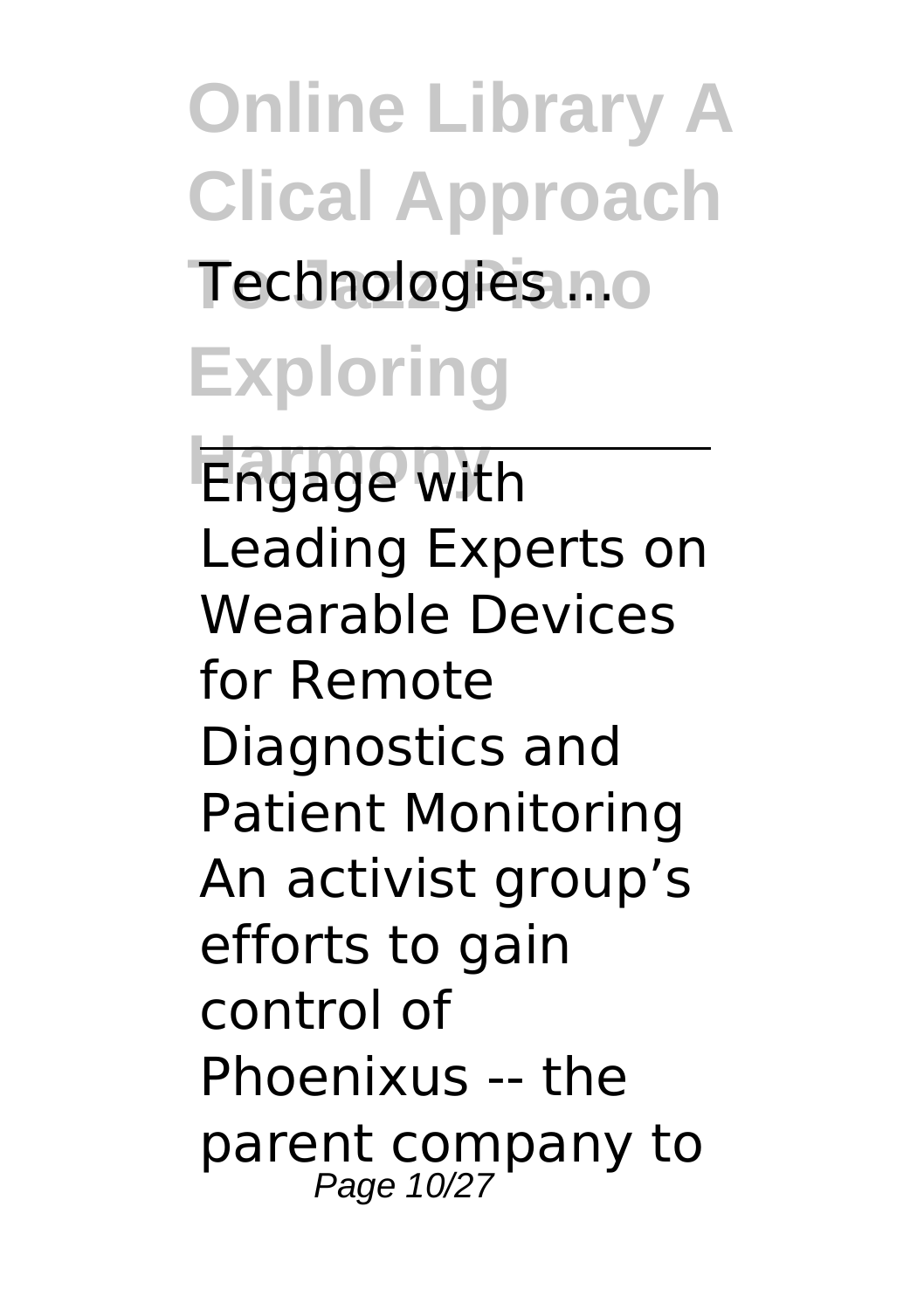**Online Library A Clical Approach** Martin Shkreli'so **Exploring** infamous Turing **Harmony** now rennamed as Pharmaceuticals, Vyera -- failed on Monday, as shareholders voted to ...

Scoop: Activists' attempt to take over infamous Martin Shkreli company<br>Page 11/27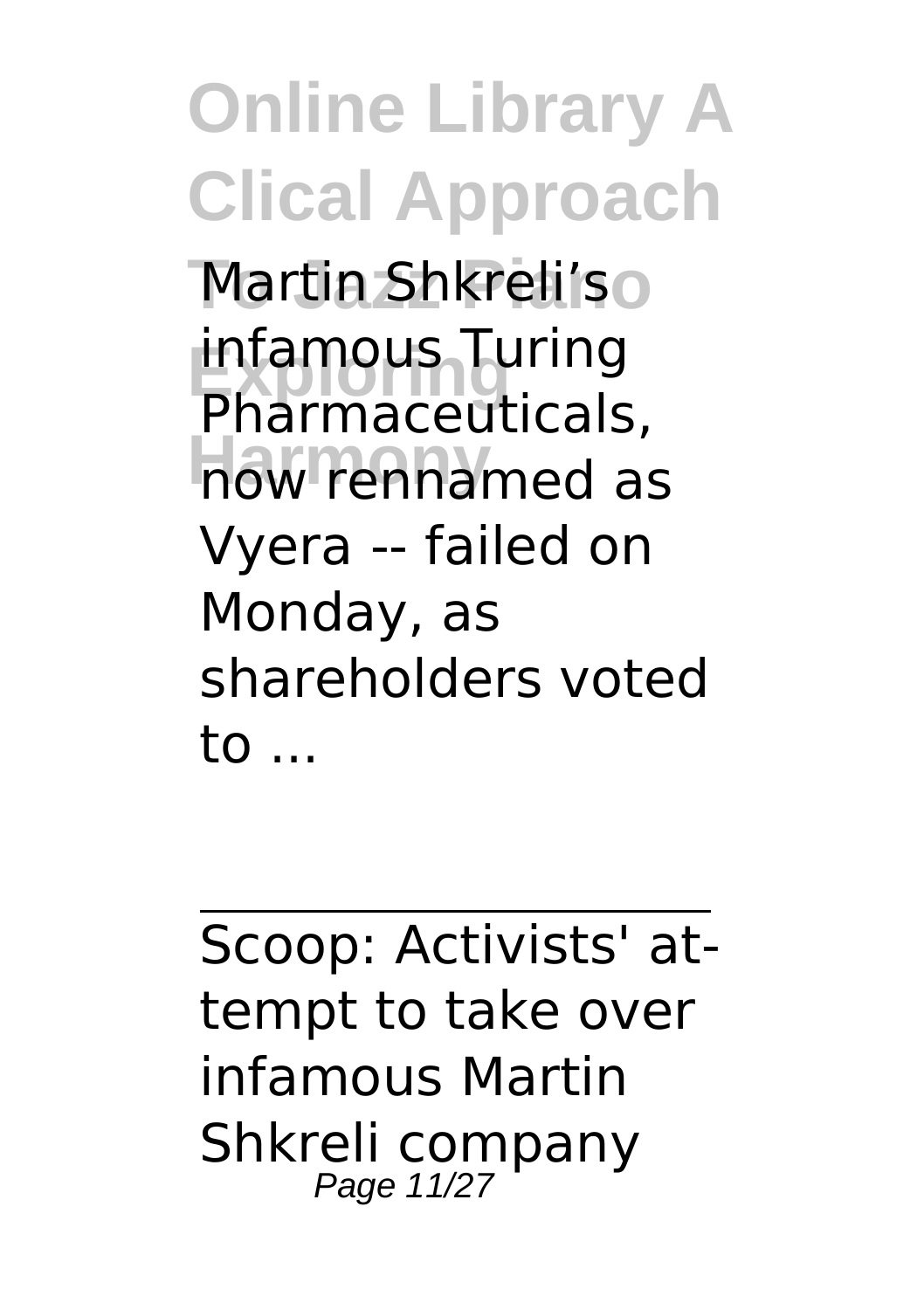**Online Library A Clical Approach To Jazz Piano** fails, as 'Pharma **Exploring**<br>British **Brown Hat End, the** prison clinical-stage biopharmaceutical company ... Just this past May, for example, Jazz Pharmaceuticals (NASDAQ: JAZZ) completed its \$7 billion acquisition of GW Page 12/27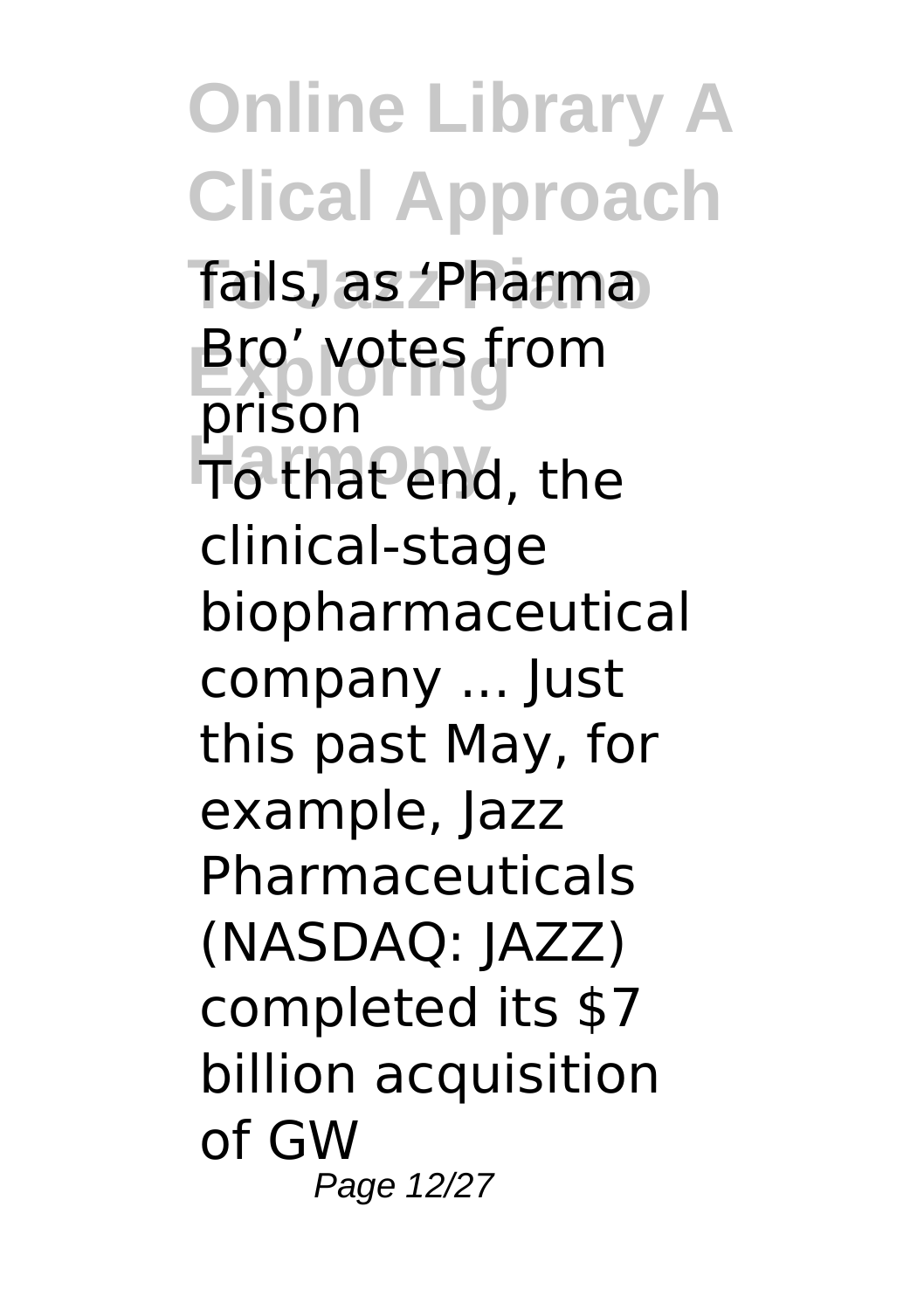**Online Library A Clical Approach** Pharmaceuticals ...

**Exploring**

**New Cannabinoid-**Based Drug Candidates from Artelo Biosciences Show Promise as Cancer and Mental Health Treatments; Key Data Due Before Year End A traditional biotech such as Page 13/27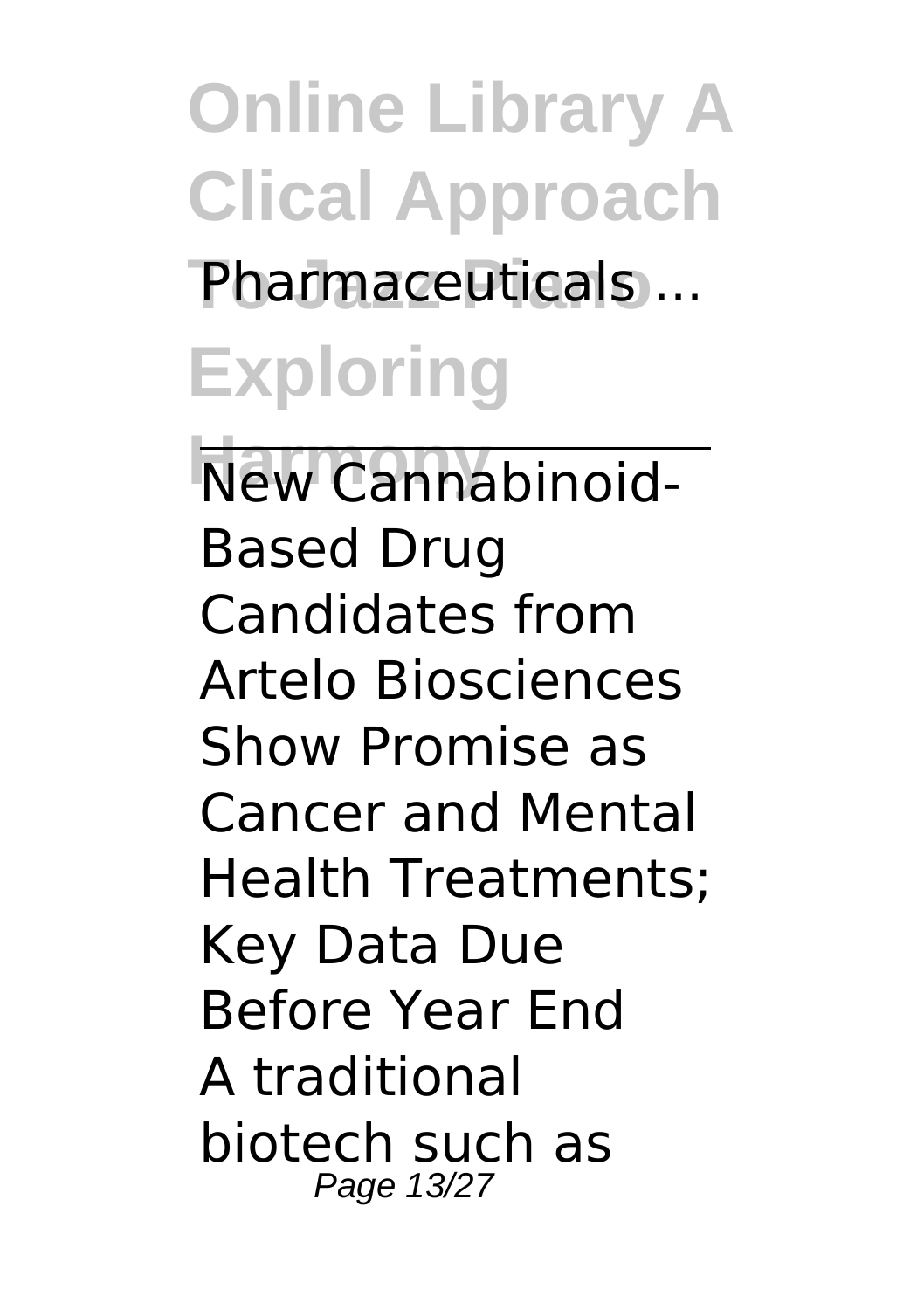**Online Library A Clical Approach To Jazz Piano** Jazz acquiring GW **Pharma was a bona Controlled** fide ... the Substance Act in 1970 put a damper on clinical research of not only marijuana but psychedelic drugs

...

GW Pharma Sells Page 14/27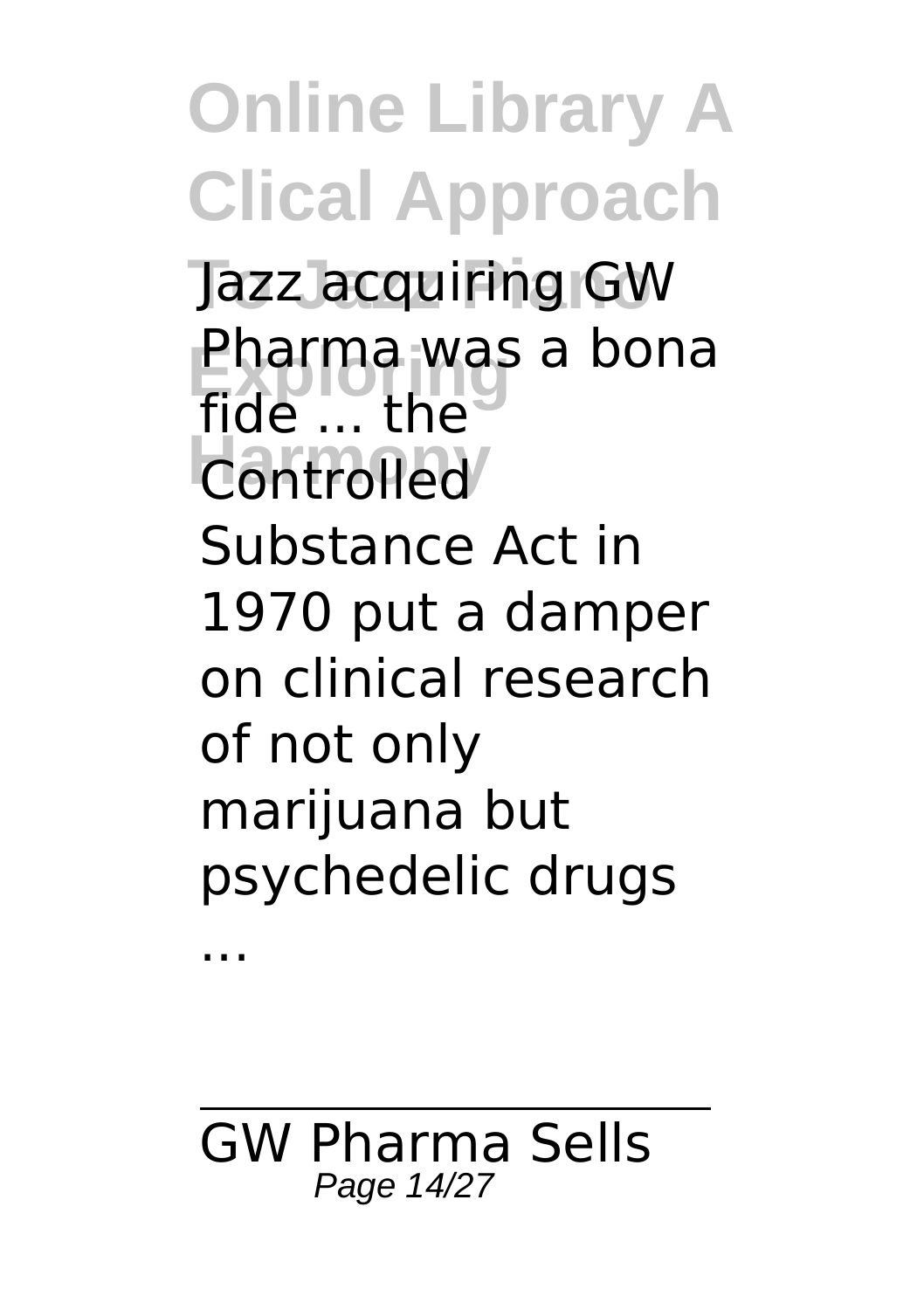**Online Library A Clical Approach** for Billions; jano **Psychedelic**<br>Campany Fe **Harmony** Similar Path Company Following Raber is a music therapist, clinical mental health counselor and certified sound healing practitioner based in Boston. Raber's expressive, voice-based music therapy approach Page 15/27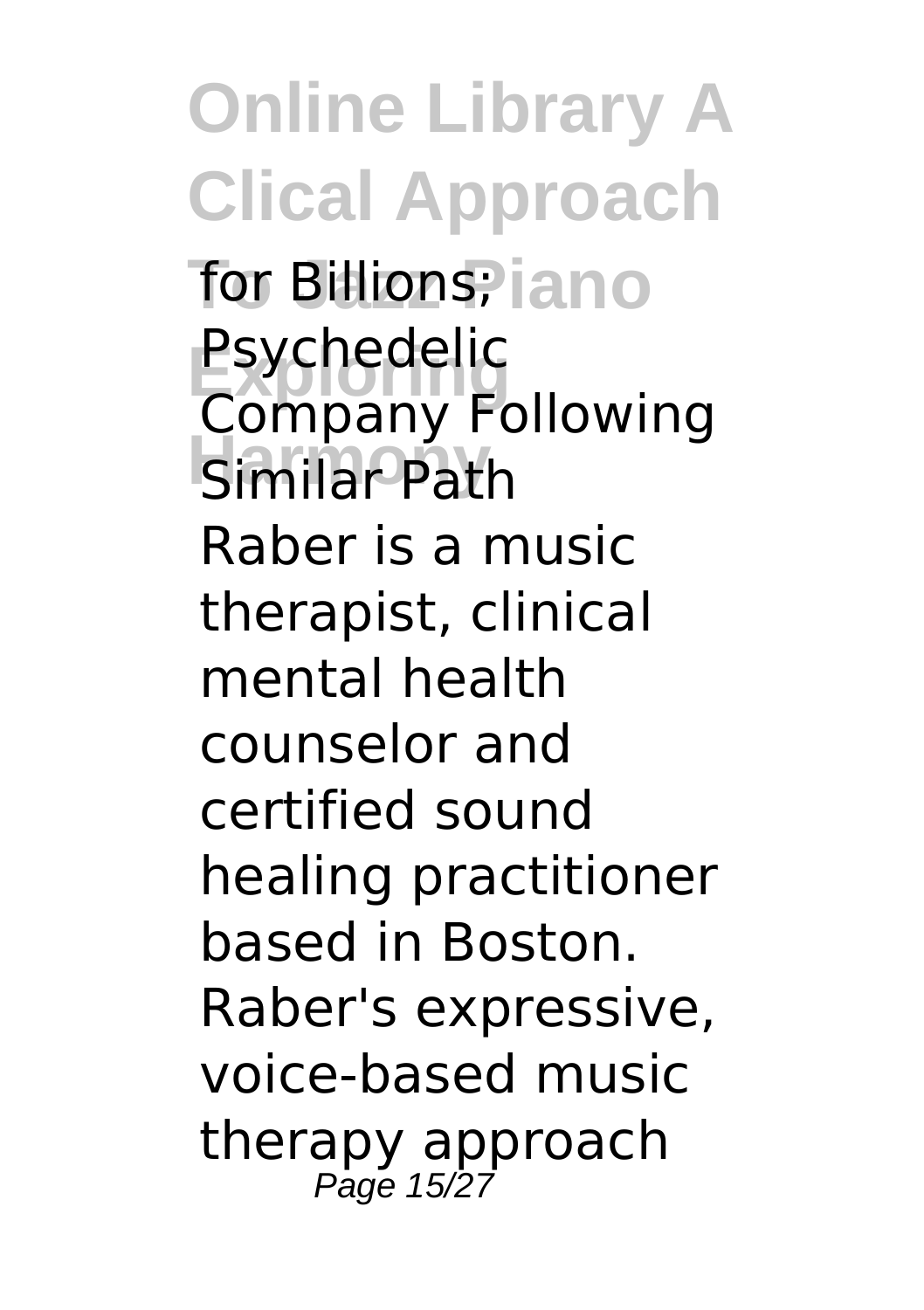**Online Library A Clical Approach** combines theories **Exploring Harmony**

Virginia Thurston Healing Garden appoints music therapist During a dual interview with his brother, Shamus Currie, Ewan talks about how their Saskatoon roots Page 16/27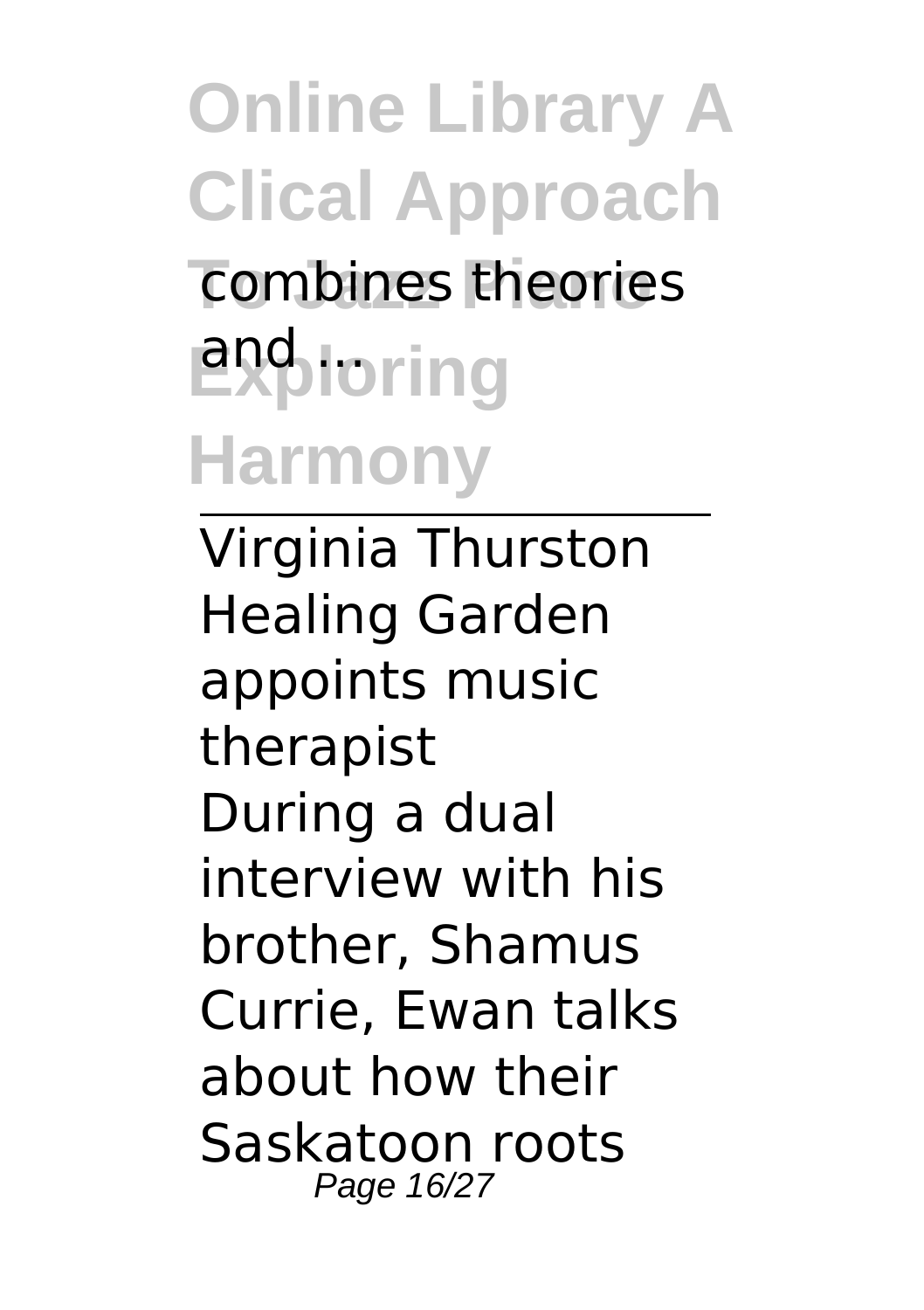**Online Library A Clical Approach** came through on the BROS album<br>That 2, **Harmony**  $\sqrt{d}$  2.

Saskatoon-raised brother duo talk side project apart from The Sheepdogs When Alex Freeman, 22, a member of the transgender Page 17/27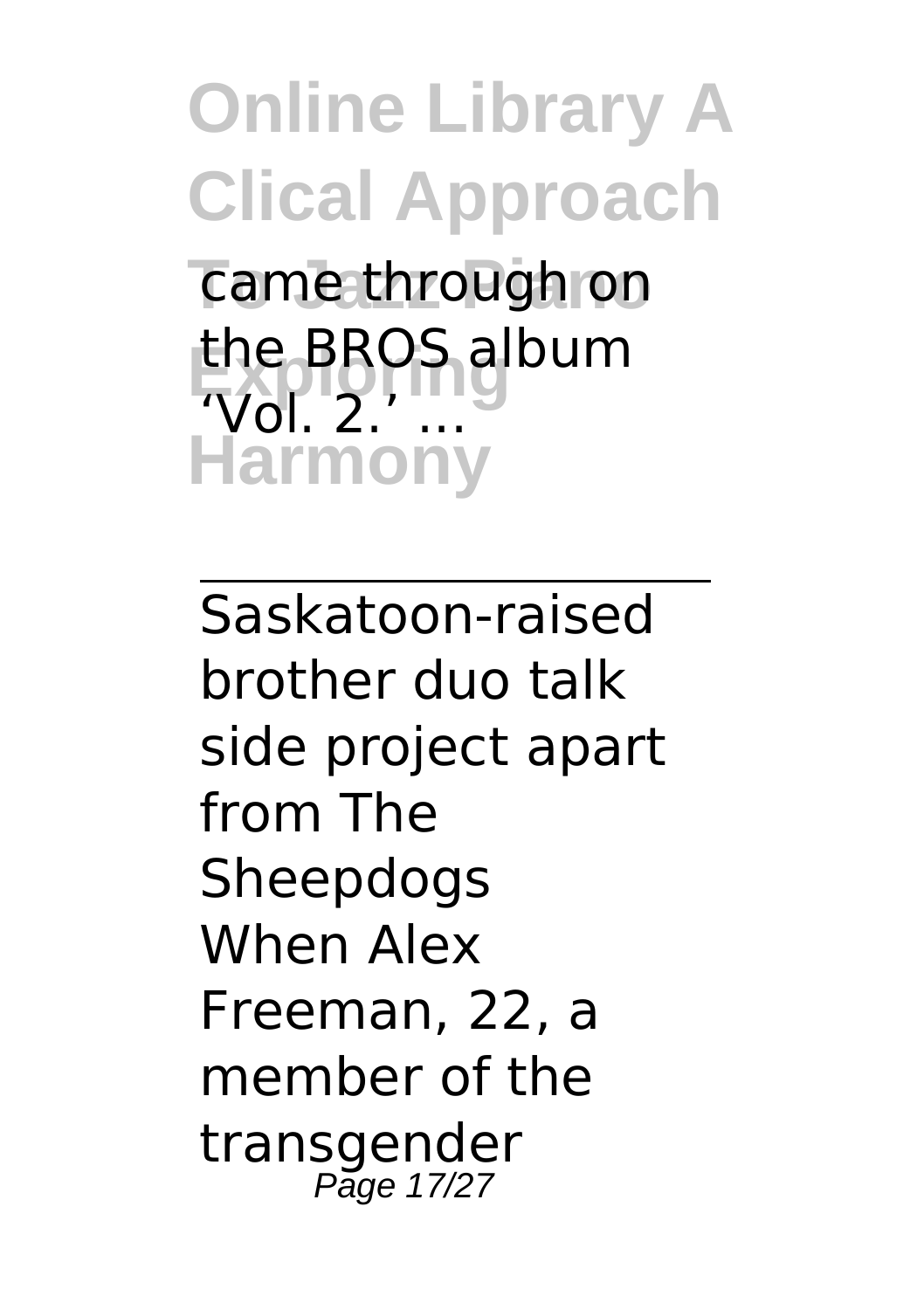**Online Library A Clical Approach** community, seeks medical care, ne<br>immediately braces **Harmony** himself for medical care, he confusion, questioning or potentially lifeendangering mistakes. While undergoing ...

What it's really like as a transgender Page 18/27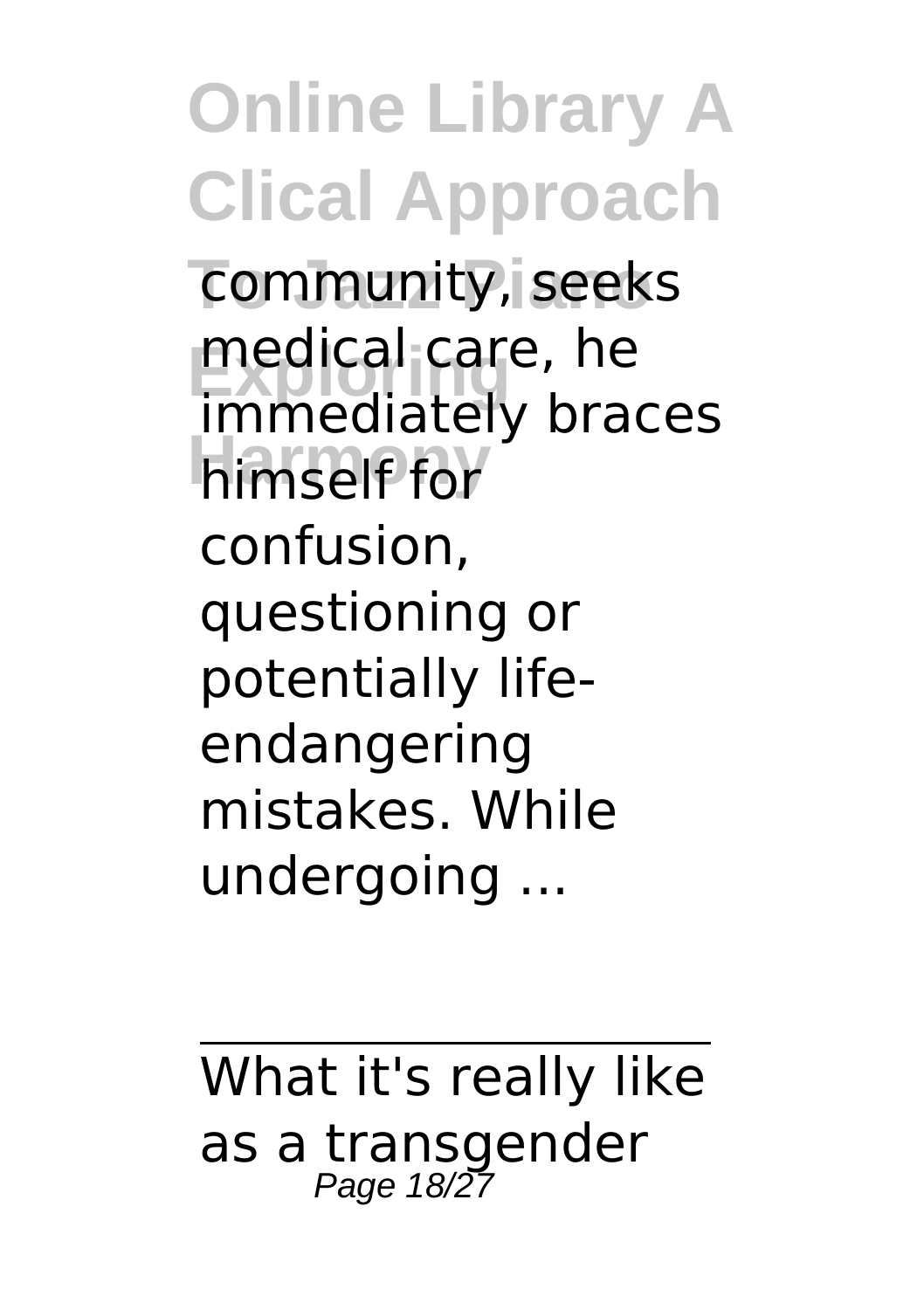**Online Library A Clical Approach** person to get no **Exploring** Utah Jazz star guard Donovan medical care Mitchell exited Saturday ... But he's right where he needs to be in his approach." Eric Walden: Quin Snyder on Donovan: "His expectation and his desire is to be ... Page 19/27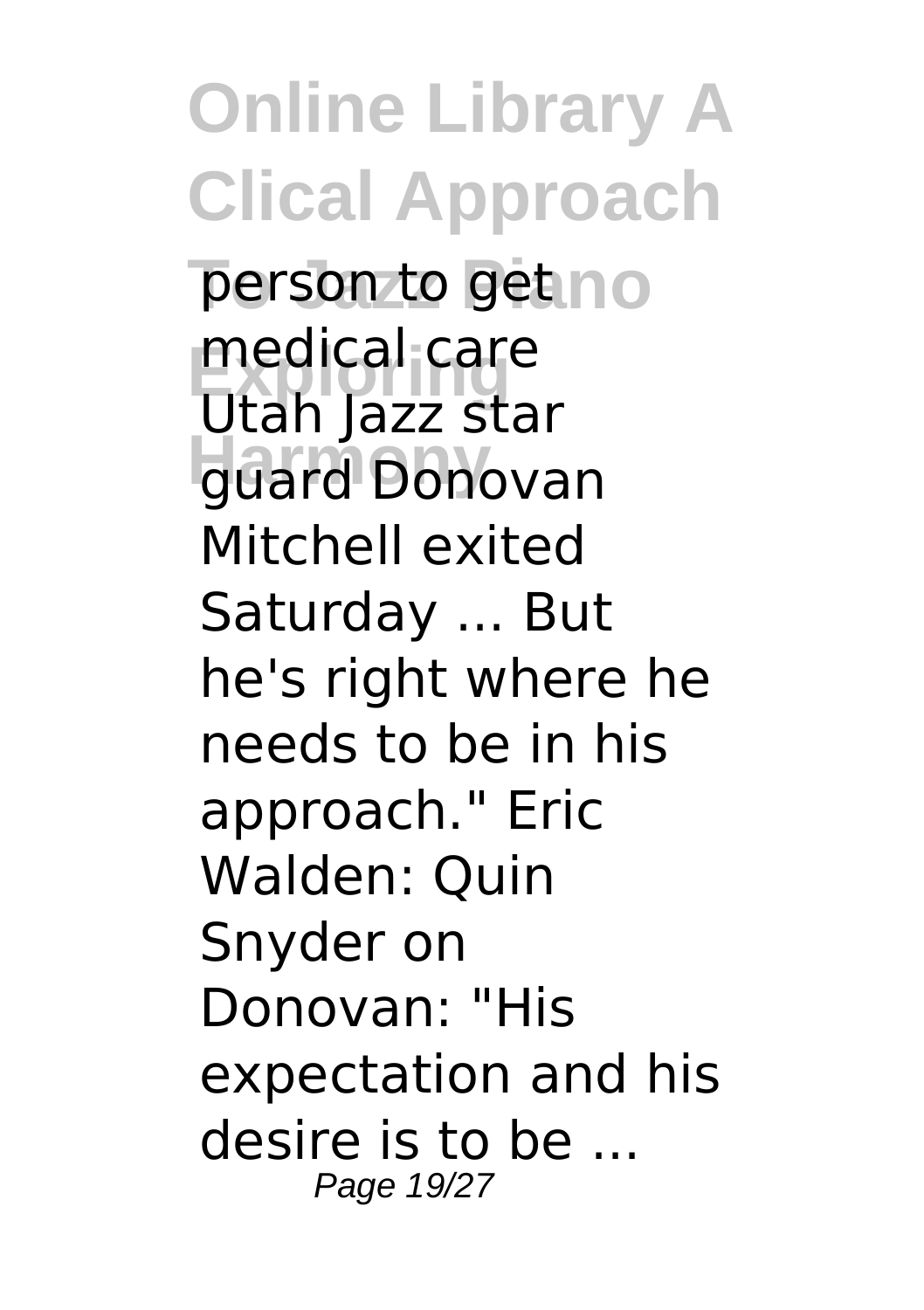**Online Library A Clical Approach To Jazz Piano**

**Exploring Harmony** NBA rumors: Donovan Mitchell injury not serious Utah Jazz star guard Donovan Mitchell exited ... But he's right where he needs to be in his approach." Eric Walden: Quin Snyder on Page 20/27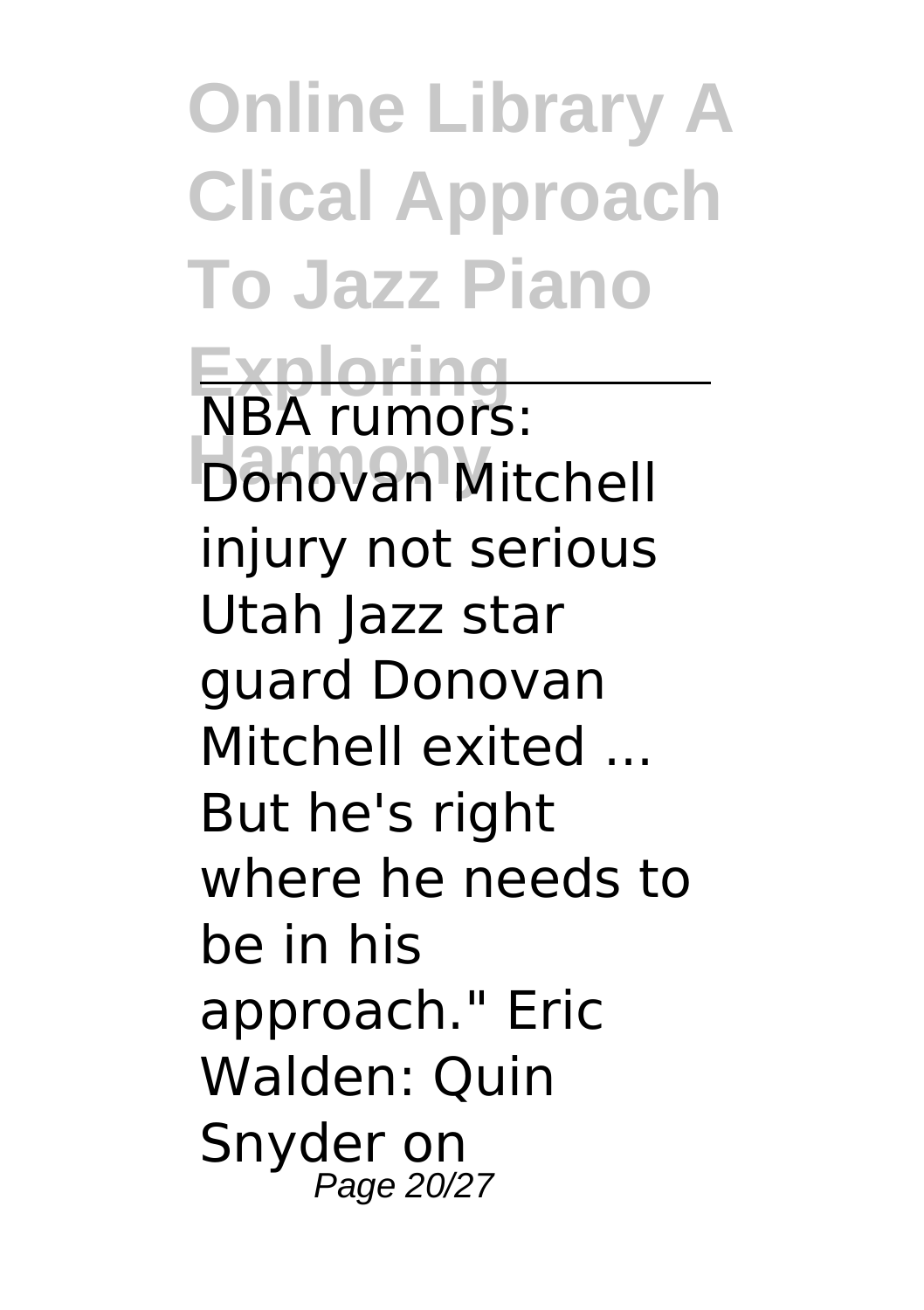**Online Library A Clical Approach** Donovan: **"Hisno Expectation and his** Here.ony desire is to be out

NBA rumors: Donovan Mitchell: 'I can't really move' There is significant opportunity ahead of us to bring new treatments to market as our lead Page 21/27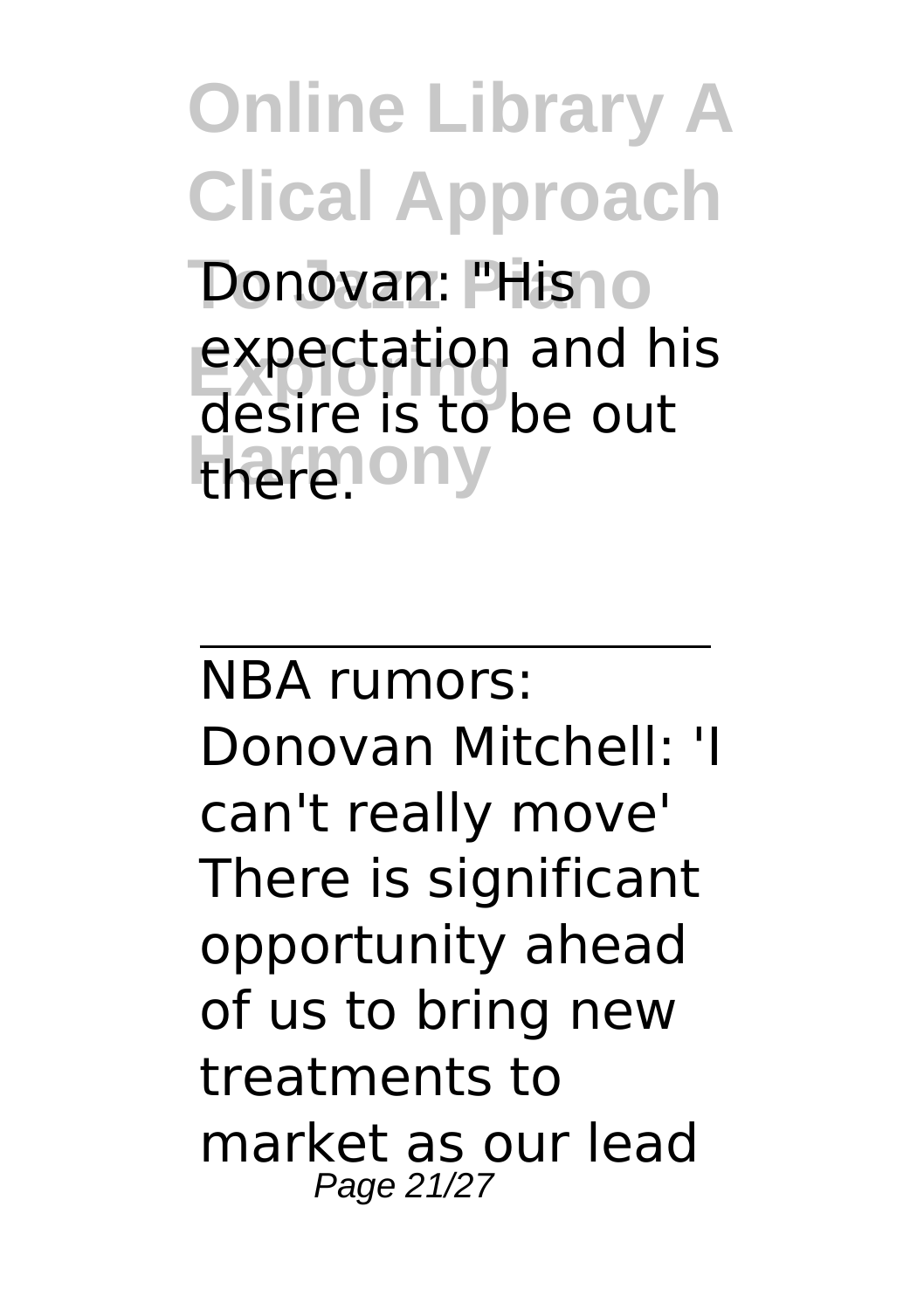**Online Library A Clical Approach** programs move **Exploring** into clinical and their novel development ... partnership approach with three of the ...

Apollo **Therapeutics** Completes \$145 Million Financing Led by Patient Page 22/27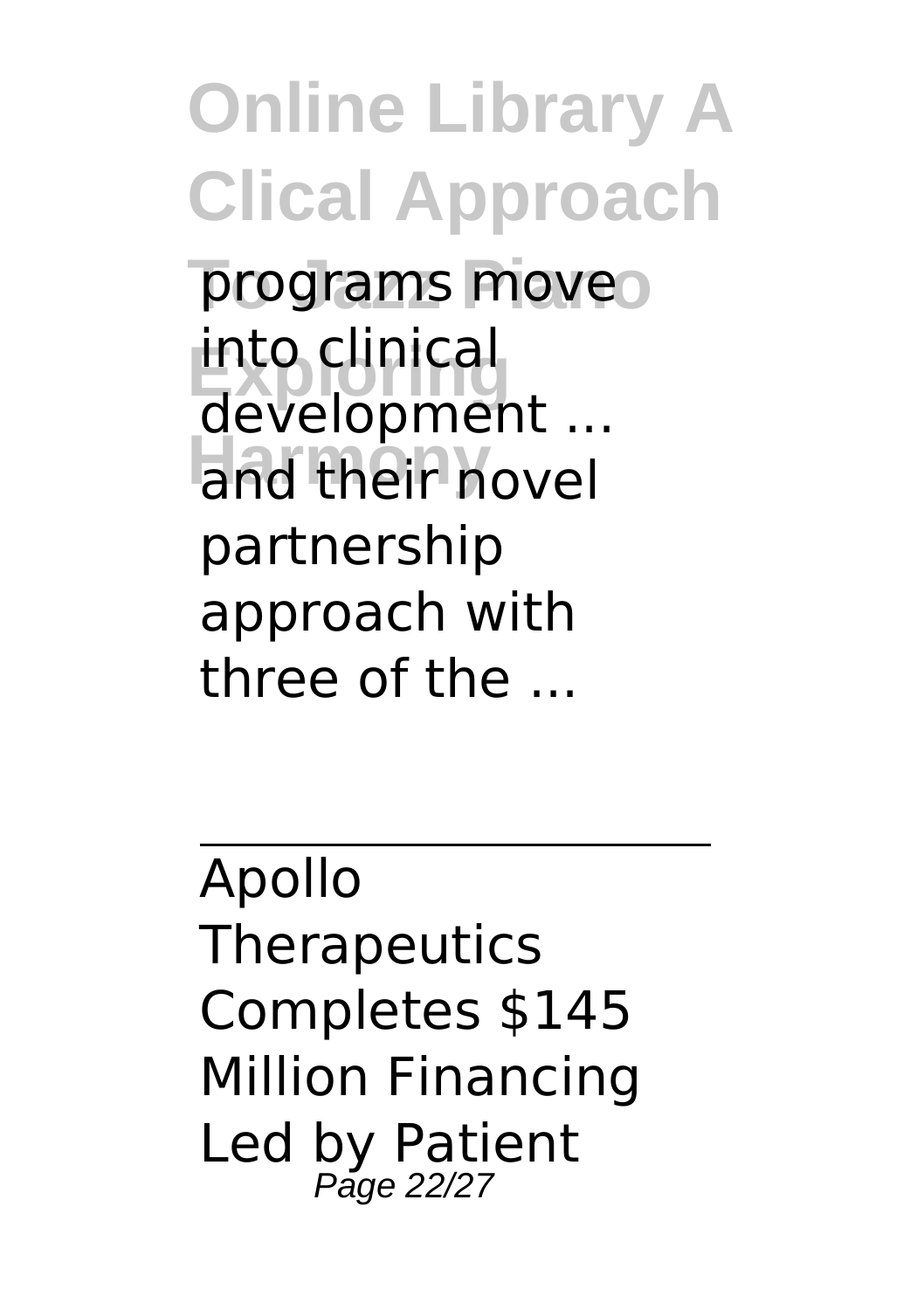**Online Library A Clical Approach To Jazz Piano** Square Capital to **Expand and Harmony** Based Drug Advance Portfolio-Development Epilepsy Pipeline Insights, 2021 report by **DelveInsight** outlays comprehensive insights of present clinical development ... Page 23/27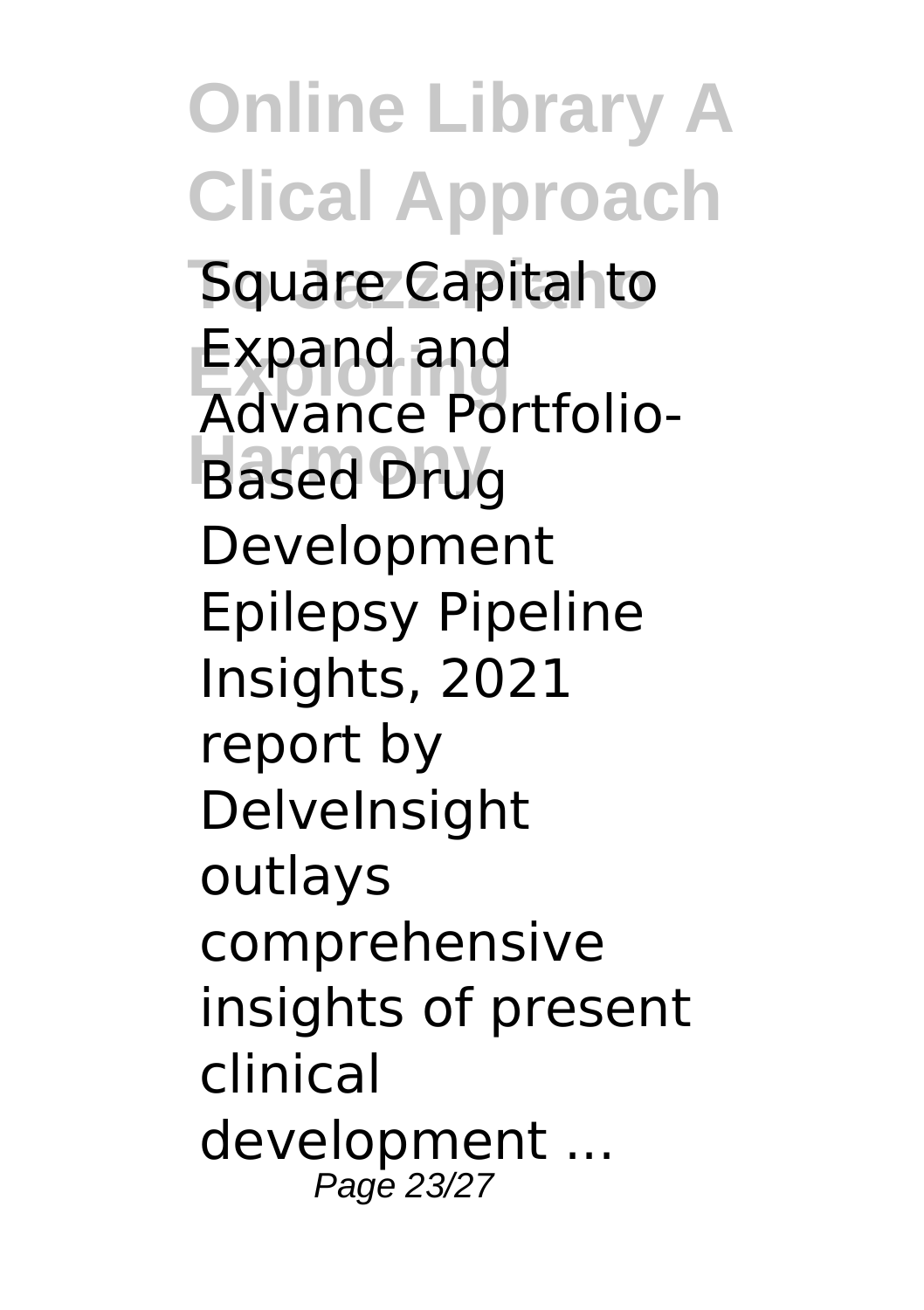**Online Library A Clical Approach** challenges with a **Exploring** practical approach. **Harmony**

Epilepsy Market Registers 14.5% CAGR with Impressive Growth **Opportunities** During the Study Period [2017-2030], Ascertains **DelveInsight** Page 24/27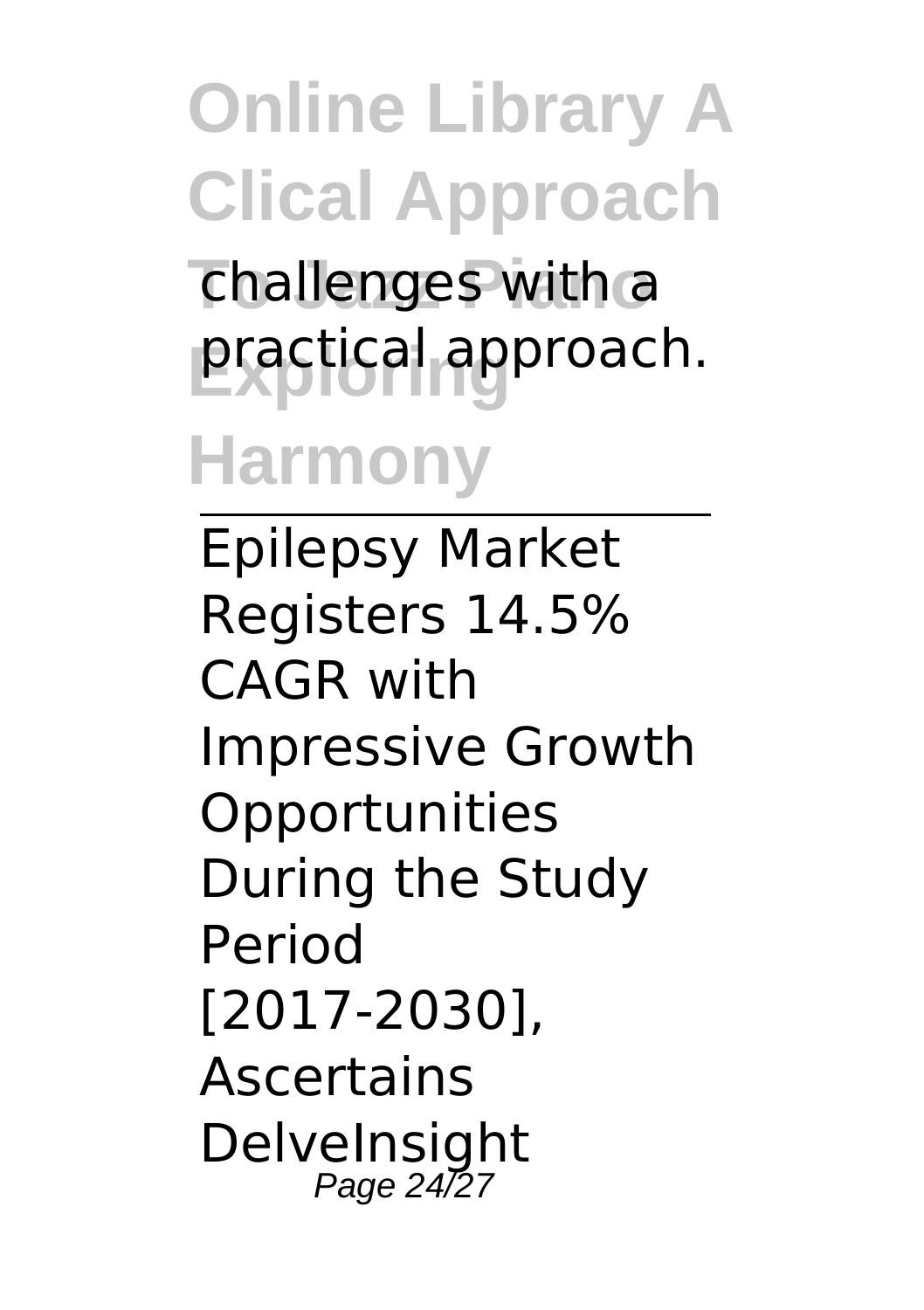**Online Library A Clical Approach Press release** no **Exploring** Virginia Thurston **Harmony** Healing Garden submitted by the The Virginia Thurston Healing Garden Cancer Support Center is pleased to announce the appointment of Erin Raber as a Clinical Care ...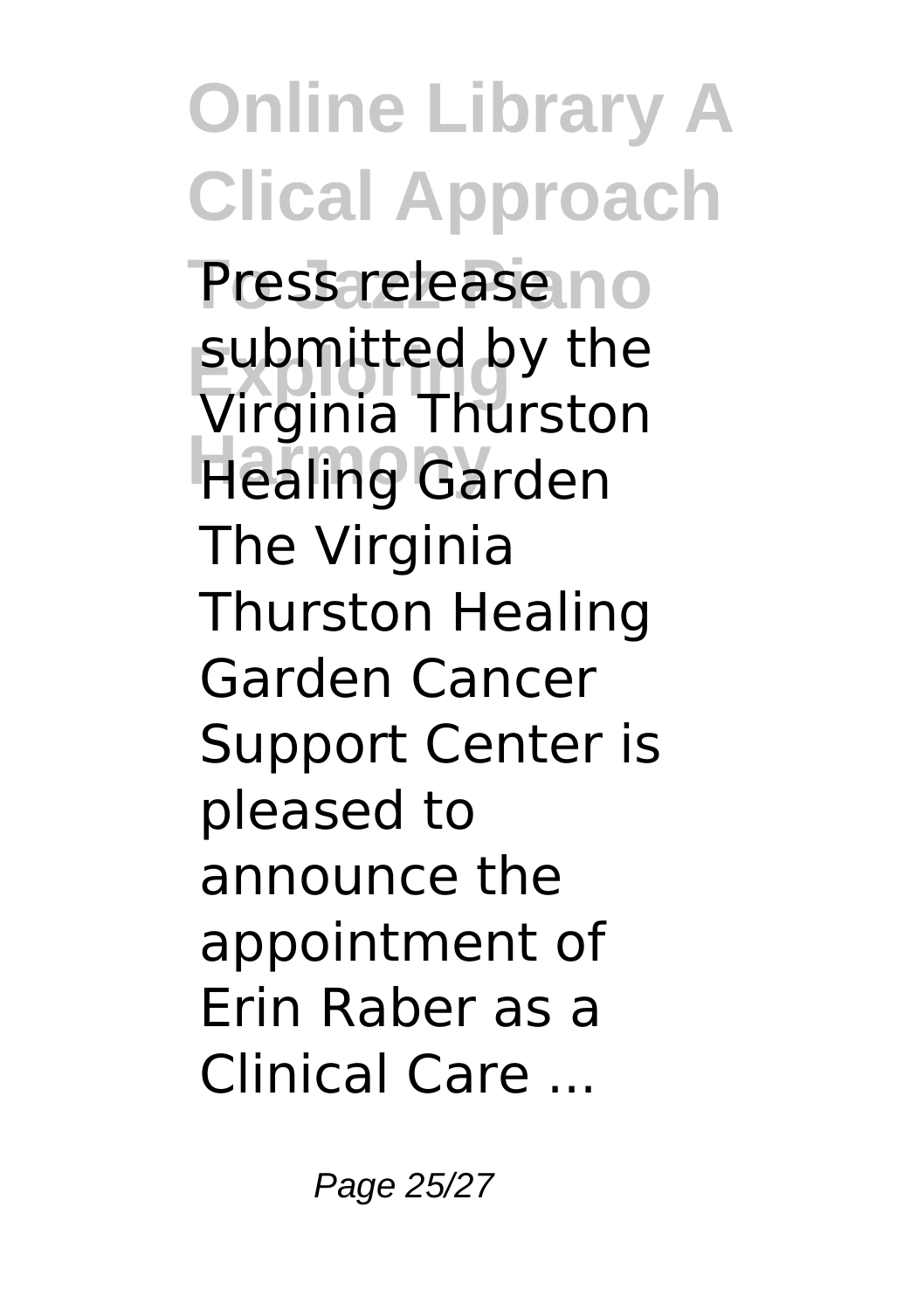**Online Library A Clical Approach To Jazz Piano Exploring** Erin Raber joins **Harmony** clinical care Healing Garden as specialist and music therapist Jazz Pharmaceuticals paying \$7.2 billion for ... Tryp Therapeutics is one of only a handful of companies moving into Phase 2 Page 26/27